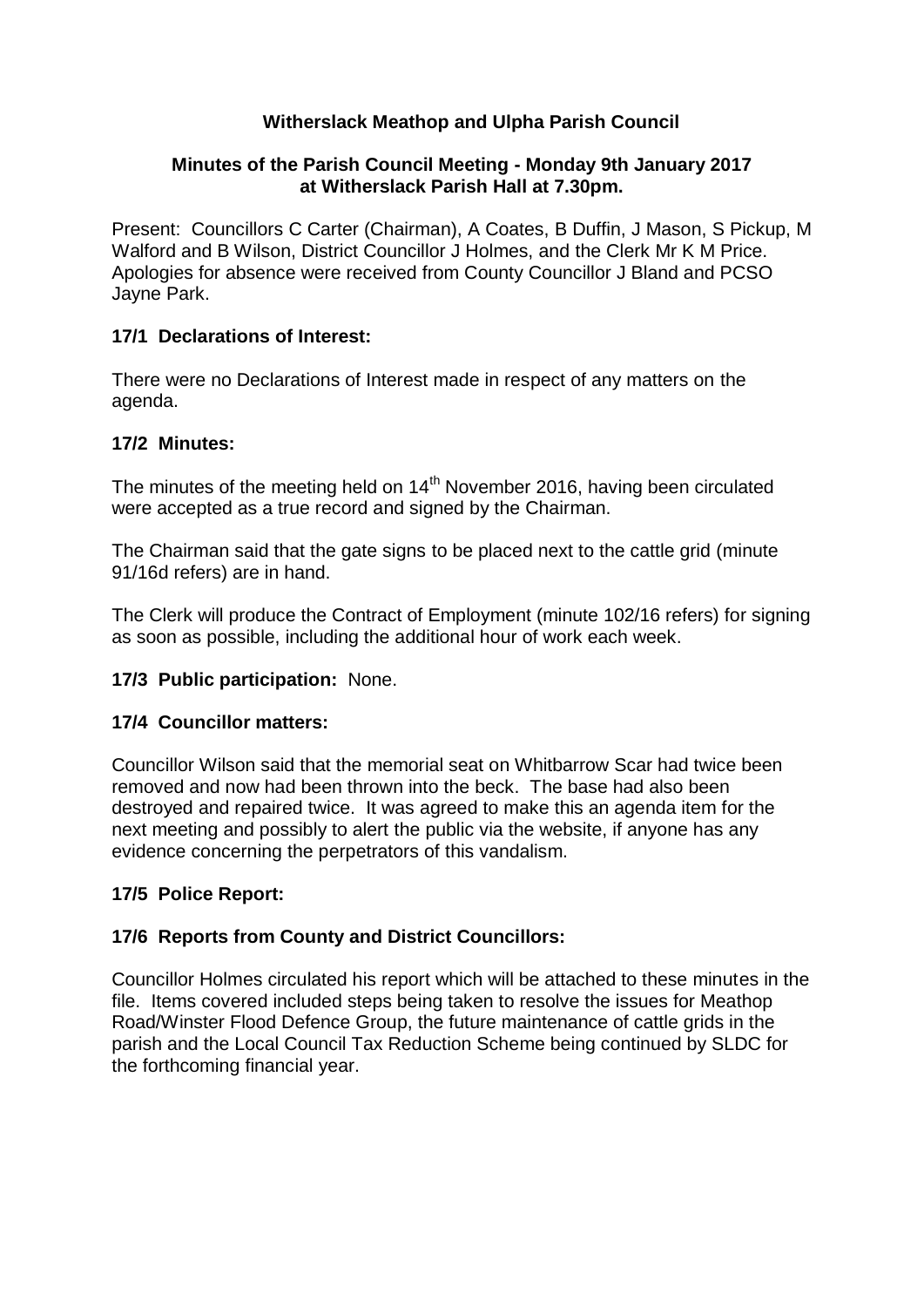# **17/7 Council property:**

A number of items have been passed on to the Chairman from the former Clerk. As the present Clerk does not require a laptop, it was agreed to obtain a valuation on this and, if suitable, to prepare the machine for sale. Ireby with Leck Parish Council may be interested if the price was acceptable to them. The Clerk will make enquiries.

The Clerk is meeting the former Clerk in February and will be able to put the material required under the Transparency Code on to the website shortly after that, the deadline for compliance being 1st April 2017.

## **17/8 Planning:**

*The following decisions, notified to the Council by the Planning Authority, were noted:*

7/2016/5714 Rose Hill, Witherslack. Proposed single storey rear extension with bedroom above in roof space. Granted.

7/2016/5706 Foulshaw Moss Nature Reserve, Near Witherslack. Replacement of a wooden viewing platform for looking at wildlife. Granted.

7/2016/5668 3 Town End Close, Witherslack. Small projection to front of existing garage. Granted.

## **17/9 Pinfold Quarry:**

The decision of LDNPA on the Council's planning application is still awaited. Discussion took place on the possibility of looking at alternative sites, such as the land by the Derby Arms, rather than waiting for much longer. This land would require clearing. It was resolved that the Councillors would make a site visit on a Sunday morning to be arranged. Councillor Holmes said he would ask a representative of Crosthwaite and Lyth Parish Council to look at this land, too.

#### **17/10 Parish Land:**

The Clerk had received an expression of interest in the two remaining portions of land available to rent. Councillor Walford agreed to follow this up with Councillor Duffin and to inspect the two sites.

#### **17/11 Land Trust:**

Councillor Walford reported that there had been a good response to the survey and the results will now be appraised. It was agreed to make this an agenda item for the next meeting.